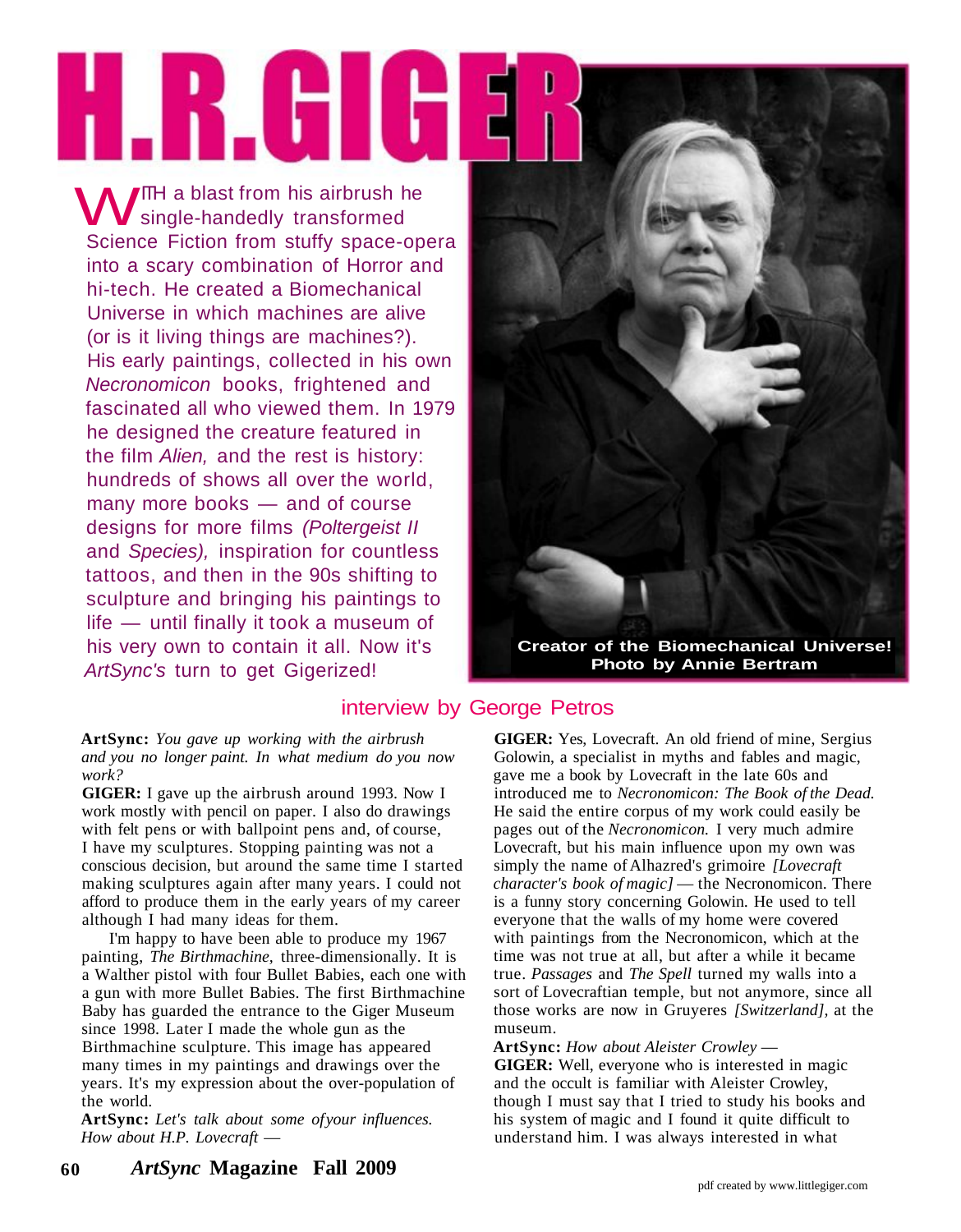kind of paintings he made, but it took many years before I was actually able to see them. I have a copy somewhere of the catalogue that was produced for the Crowley art exhibition that was held in London back in 1998, and a catalogue for an exhibition in 1932, in Berlin. Most of the works I've seen are portraits of his friends. He made them look very evil! He also painted the ladies very terrible looking. In my painting women are beautiful goddesses — to me, anyway! **ArtSync:** *Ernest Fuchs — I know the two of you are good friends* — **GIGER:** I would have to say that Ernest Fuchs has been my greatest and deepest inspiration. He is the founder of the Vienna School of Fantastic Realism and in my opinion the greatest artist alive today. And as a technician he is absolutely fantastic, a true master of every medium. If I had seen his work when I was young, I would not have dared to become an artist. His museum in Vienna is the most amazing place. It's a great honor to be his friend.

**ArtSync:** *What do you think of Mali Klarwein's paintings?*

**GIGER:** He is absolutely great. We knew each other well. It's a shame his books are mostly out of print. But that's the problem for most surrealist painters and artists. I am very glad to have Taschen and Morpheus International as my publishers, but I think they are also happy to have me.

**ArtSync:** *No doubt. Do you listen to music when you work? What do you like?*

**GIGER:** Well, ten years ago or so, I mostly listened to Jazz, my favorite musician being Miles

Davis. Some Rock & Roll as well. But nowadays I listen to a lot of film soundtracks. I really love the soundtrack to Coppola's *Dracula.* I'm also a big fan of Puff Daddy, especially the tracks on the *Godzilla* soundtrack.

**ArtSync:** *What about Electronic Music?*

**GIGER:** No, not too much. I like Aphex Twin, though. *Come To Daddy* is very good. Very amusing. I like the music very much on *The Fifth Element* soundtrack. I'm a fan of the Propellerheads. As for my work, I do not paint or draw to music. I love silence!

**ArtSync:** *Have you recovered any of those paintings that were stolen from you?*



**above: detail of The Birthmachine left: The Birthmachine sculpture guards the entrance to Giger's museum. Photos by Matthias Belz**

**GIGER:** No, not recovered. Once I was contacted, via my website, about a missing *Alien* painting, the one of the adult Alien in profile. This person said that his friend in Australia had this painting and that he got it from someone in London, who got it somehow after the filming was finished in Shepperton. I think he just wanted for me to know, not help to return it. I don't think I'll ever see it again.

### **ArtSync:** *It seems that quite a few of your painting have disappeared* —

**GIGER:** Yes, unfortunately. Apparently my work has some serious fans, some of who seem to be determined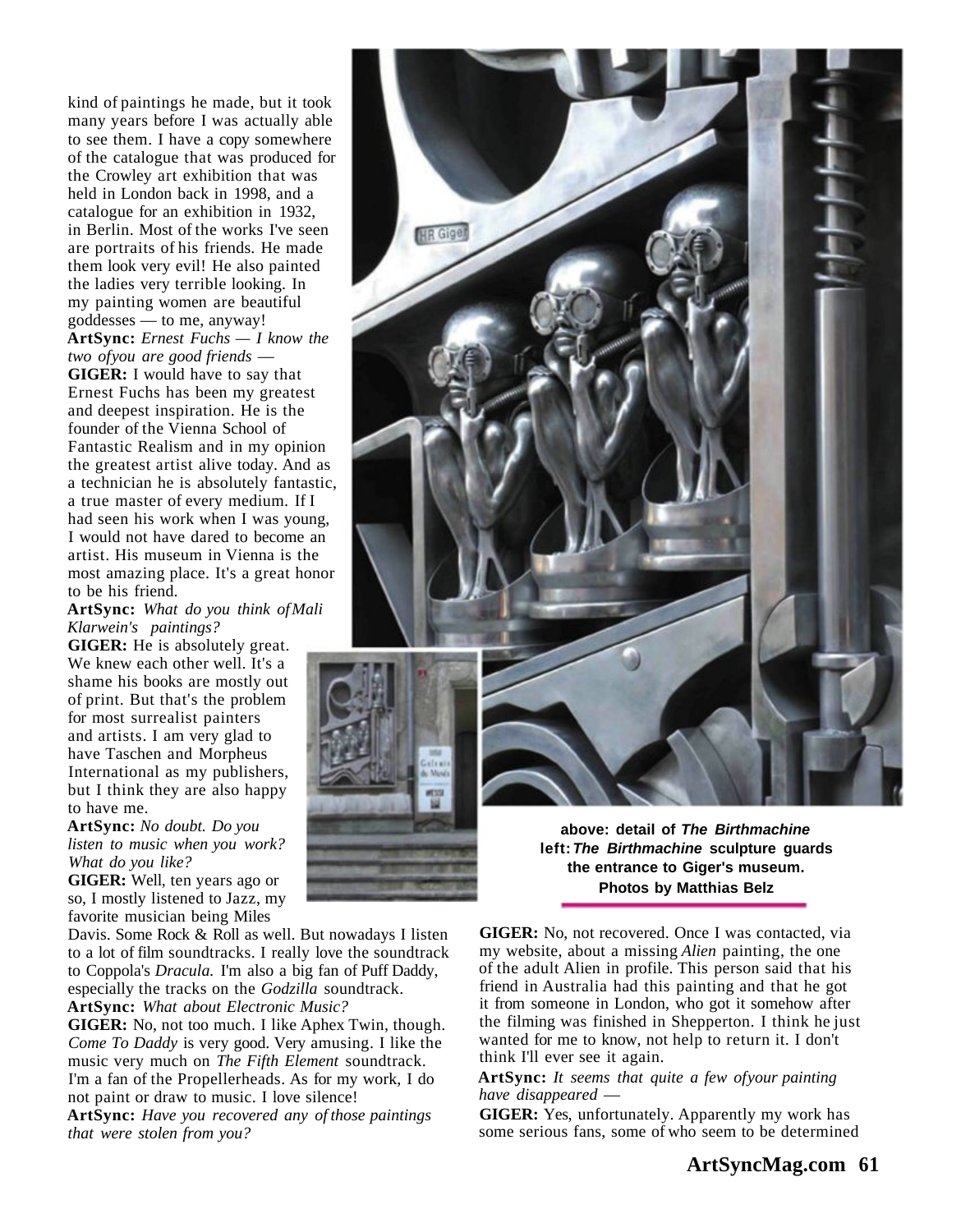# H. R. GIGER



to collect my work one way or another, by whatever means necessary. Another stolen *Alien* painting, one that I like better than the side view, is a painting of a part of the crashed alien spacecraft. It's one of my favorites. More recently, in 2005, right after my retrospective at the National Technical Museum of Prague, while all my work was in "safe storage" in a locked room of the museum, my two very well-known Emerson Lake and Palmer album cover paintings disappeared. It's ironic, but they were quite safe during the time they were on public display for more nearly six months, watched over by the tens of thousands of Czech fans who didn't realize that they would be the last to see them. Well, almost the last. We printed reward posters and had them put up all around the city of Prague but, unfortunately, it didn't help. I am still hopeful that a real Giger fan, an honest one, might know where these paintings are and will contact Leslie Barany, my agent. They will be well rewarded, you can be sure, after the paintings are recovered and hanging in the Giger Museum where they belong! In another case, we are pretty sure we know where four other stolen paintings are — and Les slipped the name of the town in Holland and the name of the man who has them hanging on his wall into one of my books, but the police don't seem to take stolen art very seriously.

**Art Sync:** *That's lousy. Sometimes bad things make the*

## **Interior of The Giger Museum Photo by Matthias Belz**

*world go around. I know that you paint what you fear* — **GIGER:** Yes, I have said that. But I also — and mostly — paint what I like! My fears these days are quite boring, mostly concerning money problems something most artists are familiar with. I have a lot of debts and not enough money because of the costs involved in maintaining the Chateau St. Germain *[the privately-run Giger Museum in Gruyeres].* I am often reminded that it is not my castle, but the bank's! I hate to deal with these stupid money problems. It's quite stressful and it worries me a lot. The museum takes up a lot of my time, because I have to look after it and make sure it works well, that it continues to attract more people and that it eventually will become wellknown and be able to pay for itself. It still does not and there is always something new that has to be paid for. Right now it urgently needs a new roof. I just need a lot of money — that would be the best thing! **ArtSync:** *Back to talking about inspirations* — *what inspired your painting series called* The Spell? **GIGER:** I did some work under the influence of magic, you might say — magic literature, that is. I had recently visited Dali in Cadaques, Spain, and also did the Second Celebration of the Four, a portfolio of photos, overworked with the airbrush, of a ceremony to remember the death of my girlfriend Li. That was the only thing I've done, really, in terms of a genuine magical ritual. At this time, I think 1976, I did the